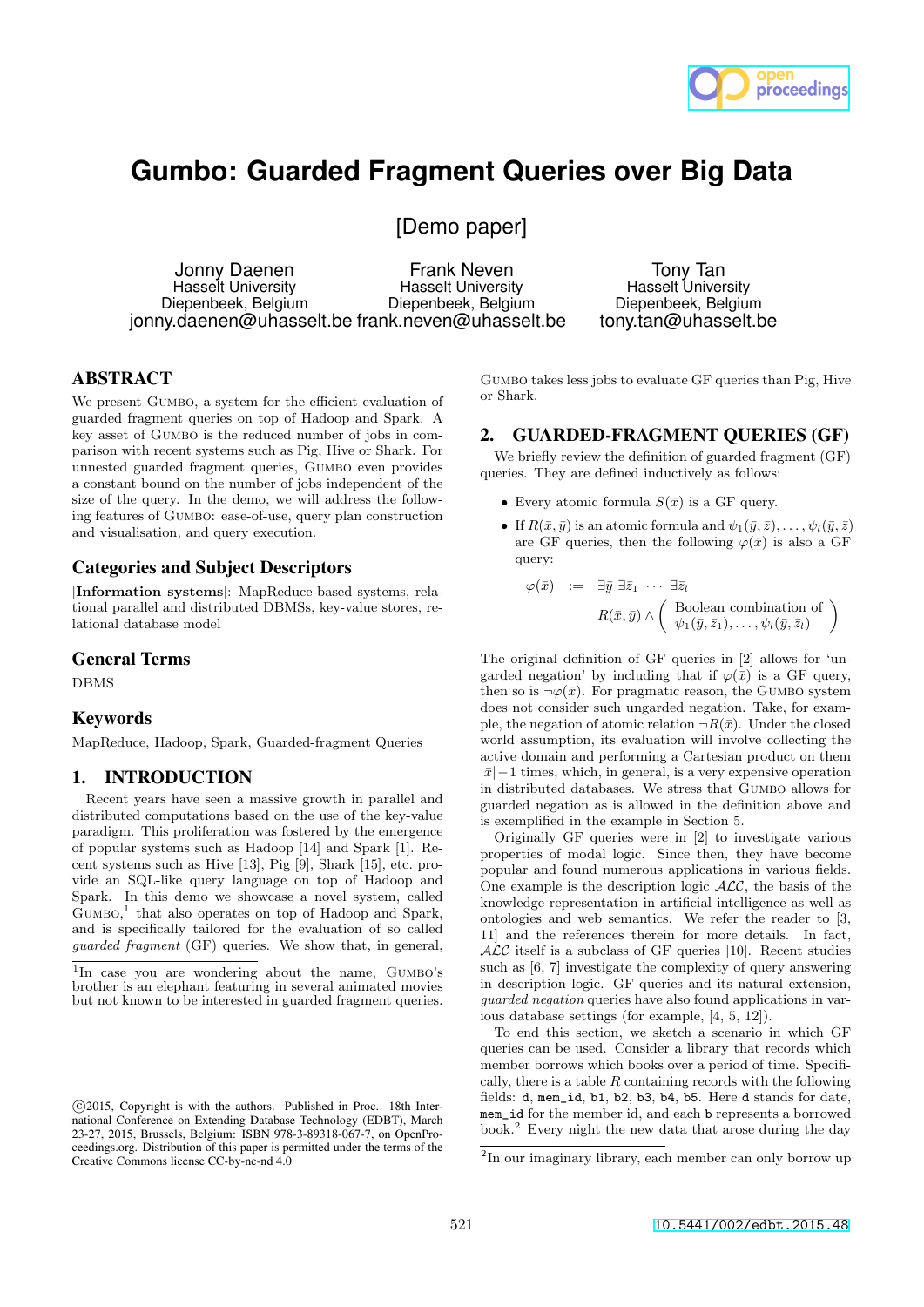is added. To provide better service to its members, the librarian decided to find out more about the dynamics of the book transactions and starts exploring the data. For example, she may want to find out how (un)popular books about technology compared to other books. So she compiles a list S of the ISBNs of the books about technology, and uses the following query:

$$
R(\texttt{d}, \texttt{mem\_id}, \texttt{b1}, \ldots, \texttt{b5})
$$

$$
\wedge \neg S(\texttt{b1}) \wedge \neg S(\texttt{b2}) \wedge \neg S(\texttt{b3}) \wedge \neg S(\texttt{b4}) \wedge \neg S(\texttt{b5})
$$

This query computes for each member all days that only non-technology books are borrowed..

#### 3. GF QUERY EVALUATION IN GUMBO

We contrast GF query evaluation in GUMBO with that in Pig and Hive by means of an example.

#### *GF in Pig and Hive.*

To implement a relational operation between two datasets, Pig requires us to perform a cogroup. Consider for instance the following query:

$$
\varphi(\bar{x}) \ := \ R(\bar{x}) \wedge \Big(\neg S(x_1) \wedge \cdots \wedge \neg S(x_n)\Big),
$$

where  $\bar{x} = (x_1, \ldots, x_n)$ . Here, R is an n-ary relation and S is a unary database relation.

Implementing the query  $\varphi$  in Pig/Hive/Shark will yield either one of the following execution plans:



The plan on the left requires n rounds of shuffling the datasets. Here, the first round evaluates  $R(\bar{x}) \wedge \neg S(x_1)$ , and the result is passed to the second round which in turn evaluates  $(R(\bar{x}) \wedge \neg S(x_1)) \wedge \neg S(x_2)$ , and so on. In contrast, the plan on the right requires reading the input  $n$  number of times: once for the evaluation of each  $R(\bar{x}) \wedge \neg S(x_i)$ .

In either plan, we are required to either read the same input multiple times or shuffling the datasets multiple times. This creates a bottleneck, since shuffling and reading the input can be very expensive, especially when the datasets are huge.

#### *GF in Gumbo.*

Gumbo operates on top of Hadoop as well as Spark and is specifically tailored to efficiently evaluate queries of the form:

$$
\varphi(\bar{x}) \quad := \quad \exists \bar{y} \; \exists \bar{z}_1 \; \cdots \; \exists \bar{z}_l
$$
\n
$$
R(\bar{x}, \bar{y}) \land \left( \begin{array}{c} \text{Boolean combination of} \\ S_1(\bar{y}, \bar{z}_1), \dots, S_l(\bar{y}, \bar{z}_l) \end{array} \right) \tag{1}
$$

where  $S_1(\bar{y}, \bar{z}_1), \ldots, S_l(\bar{y}, \bar{z}_l)$  are atomic formulas. GUMBO can evaluate such queries in two MapReduce jobs independent of l and the form of the Boolean combination of  $S_1(\bar{y}, \bar{z}_1), \ldots, S_l(\bar{y}, \bar{z}_l)$ . In particular, GUMBO reads the input datasets only once. This should be contrasted with Pig and Hive where the number of jobs grows in the size of the number of Boolean combinations.

We call queries of the form (1) basic queries, i.e. when all  $S_i(\bar{y}, \bar{z}_i)$  are atomic formulas. GUMBO can also evaluate multiple queries that depend on one another. For example, we can define  $\varphi_1(x) = \exists y E(x, y) \wedge F(y)$ , where  $E(x, y)$  and  $F(y)$  are atomic formulas, and  $\varphi_2(z) = \exists y E(z, x) \wedge \varphi_1(x)$ . In this case,  $\varphi_1$  is a basic query, whereas  $\varphi_2$  is a nested query, since it depends on the outcome of the query  $\varphi_1$ . In this case, GUMBO first takes two rounds to evaluate  $\varphi_1(x)$ , and then another two rounds to evaluate  $\varphi_2(x)$ . In general, to evaluate a set of queries in which the depth of dependency is  $m$ , GUMBO requires  $2m$  dependent map-reduce jobs.

#### 4. COMPONENTS OF GUMBO

Gumbo is written in Java and consists of the six components shown in Figure 1. We will briefly describe each of these components in the following paragraphs.

*Parser.* GF queries are provided together with the location of input and output relations. The queries are broken up into basic GF queries, i.e. queries of the form (1) and dependencies among them are determined. Structural errors such as cyclic dependencies are also checked here. The result of this component is a DAG, where the nodes are sets of basic GF queries to be evaluated, and the edges indicate the dependencies among the queries.

*Partitioner.* Given a DAG of basic GF queries as input, the partitioner aims to group queries in an optimal fashion in an effort to reduce the total number of parallel rounds. To this end, each query is assigned a round number, and all queries that have the same round number are grouped together. The result of this phase is a list of consecutive rounds each containing a set of basic GF queries.

The partitioner can greatly reduce the number of jobs as well as "balance" the computation load among the rounds. GUMBO approximates the computational load of a query by calculating or estimating the size of its input relations. We can show that, in general, obtaining the most optimal schedule is NP-hard, even if we assume that the computational load to evaluate each query is uniform. In our initial version of Gumbo, we therefore use a greedy algorithm to approximate the optimal schedule. This is a reasonable approach assuming that the queries are "few," or that the dependency depth is quite shallow. In the later versions of Gumbo, we plan to use an SMT solver (e.g. Microsoft's Z3 system [8]) to obtain the optimal schedule.

Job Constructor. Given a list of rounds, each round is compiled into two high-level map-reduce job as described below. Locations for intermediate files are also determined here.

to 5 books. If one member borrows less than 5 books, only the first few fields are assigned and the rest are assigned with the null value.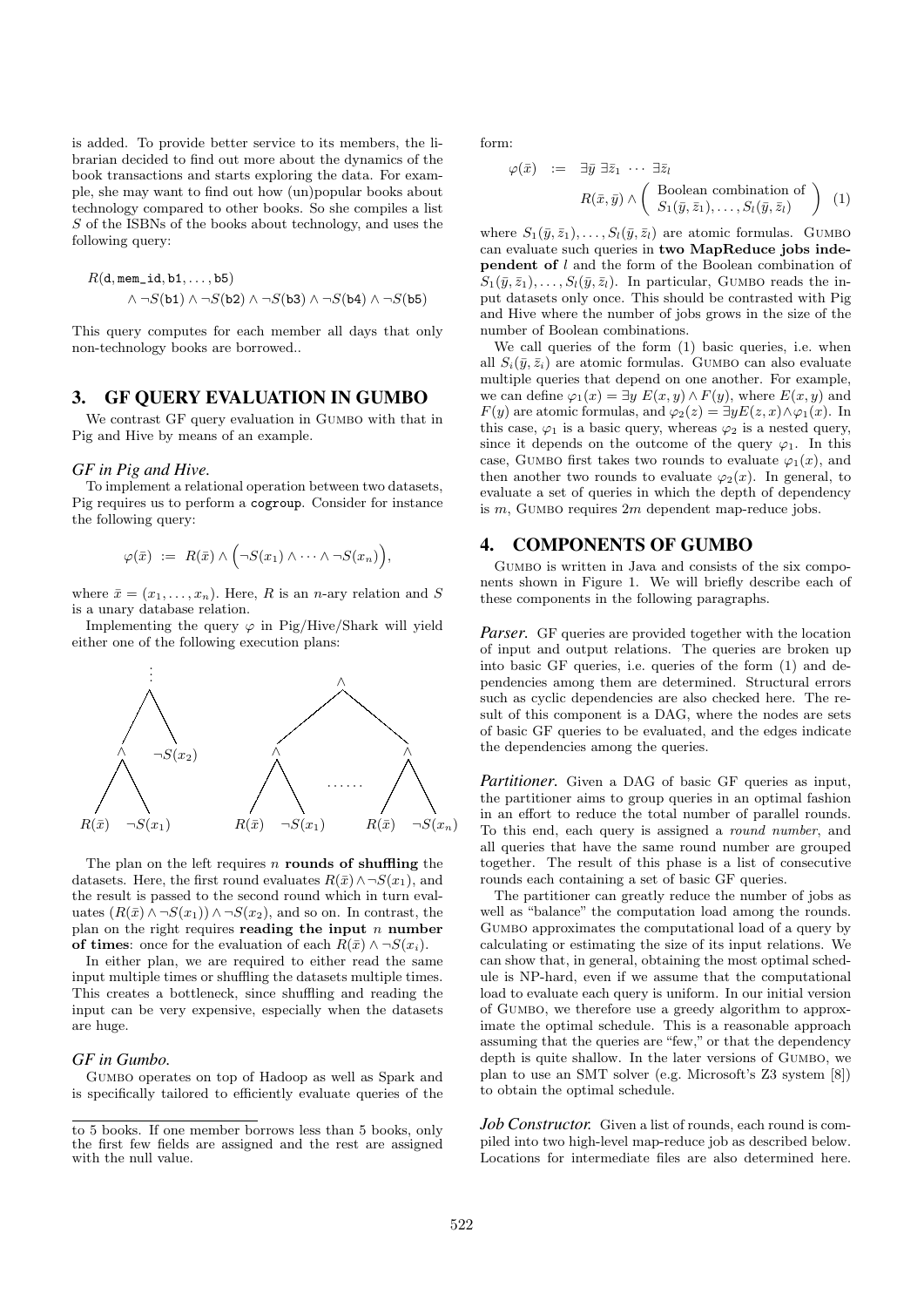

Figure 1: The GUMBO workflow.

The result of this phase is a GUMBO-plan.

For a query  $\psi(\bar{x})$  of the form (1) GUMBO's job constructor builds the following mappers and reducers:

**Mapper 1:** On each tuple  $R(\bar{a}, \bar{b})$  Mapper 1 emits following the key-value pairs:

$$
\langle S_1(\bar{c}_1) : R(\bar{a}, \bar{b}) \rangle, \ldots \langle S_l(\bar{c}_l) : R(\bar{a}, \bar{b}) \rangle
$$

where each  $\bar{c}_i$  is the projection of  $(\bar{a}, \bar{b})$  according to the  $\bar{y}$  coordinates. The intuitive meaning of this part is that a tuple  $R(\bar{a}, \bar{b})$  inquires whether the tuple  $S_i(\bar{c}_i, \bar{d})$ exists for some  $\bar{d}$ .

On each tuple  $S_i(\bar{c}, \bar{d})$  Mapper 1 emits the key-value pair  $\langle S_i(\bar{c}) : \# \rangle$ , where  $\bar{c}$  is the projection of  $(\bar{c}, \bar{d})$  to the  $\bar{y}$  coordinate The intuitive meaning of this part is that the key  $S_i(\bar{c})$  states that the tuple  $S_i(\bar{c}, \bar{d})$  exists for some  $\bar{d}$ .

**Reducer 1:** For a key  $S_i(\bar{c})$ , the reducer operates on its set of values V as follows.

If # appears as value, for each value of the form  $R(\bar{a}, \bar{b})$ , it emits a key-value pair  $\langle R(\bar{a}, \bar{b}) : i \rangle$ , which means that  $S_i(\bar{c}, \bar{d})$  exists for some  $\bar{d}$ .

If # does not exist, for each value of the form  $R(\bar{a}, \bar{b})$ , it emits  $\langle R(\bar{a}, \bar{b}) : -i \rangle$ , which means that there is no  $\bar{d}$  such that  $S_i(\bar{c}, \bar{d})$  exists.

- Mapper 2: This is an identity mapper that just reads and emits the key-value pairs created by Reducer 1.
- **Reducer 2:** The keys are all of the form  $R(\bar{a}, \bar{b})$ , with the associated values a subset of  $\{-l, \ldots, -1, 1, \ldots, l\}$ . The values determine the Boolean assignment  $\xi$ , where  $\xi$  assigns  $S_i(\bar{z}_i)$  with true, if and only if j appears among the values associated with  $R(\bar{a})$ . So, on key  $R(\bar{a}, \bar{b})$ , the reducer evaluates the formula according to the assignment  $\xi$ . If it evaluates to true, it writes the tuple  $\bar{a}$  into the output file.

In our implementation of Gumbo, we further optimize the algorithm above, such as by compressing the keys and values, thus, decreasing the number of data bytes to be shuffled.

*Hadoop Compiler & Executor.* This component takes a Gumbo-plan and compiles into a set of Hadoop map-reduce jobs using the mappers and reducers constructed above. The resulting plan can then be directly executed using Hadoop.

*Spark Executor.* This component takes a Gumbo-plan and executes the rounds one by one. The input data is stored in Spark's RDD data structure and the execution plan is translated into RDD's transformations and actions such as flatMap() and groupByKey() to execute the jobs described in the Gumbo-plan.

Assuming that the relations  $R, S_1, \ldots, S_l$  are all dumped in a single RDD A, a straightforward translation of the algorithm above to one that uses Spark's RDD is as follows.

```
B = A.flatMapToPair(<Mapper 1>);
C = B.groupByKey();
D = C.flatMap(<Reducer 1>);
E = D.flatMapToPair(<Mapper 2>);
F = E.groupByKey();
G = F.flatMap(<Reducer 2>); // G is the output
```
To make the Spark's algorithm above more efficient, we incorporate a few optimization strategies. For example, Mapper 2 in the algorithm above basically does nothing, so it can be omitted.

#### 5. DEMO OVERVIEW

The goal of the demo is to show how Gumbo can be used to evaluate GF queries on top of Hadoop/Spark and to give insight in how it compares to the existing systems Pig, Hive and Hadoop. This comparison can be done on several levels: the query design, the query plan (which gives insight in the workings of the system) and the query execution where performance really matters. In the demo, the users can do the following.

*Input the queries and the dataset.* Queries are written in standard logic notation, where &, |, ! denote the and, or and negation operations, respectively. We use the standard symbol = to define the query. For example, the user can input the following queries, where  $E(x, y)$ ,  $F(y)$  and  $G(x, z)$ are atomic formulas:

```
Out1(x) = E(x,y) & F(y) & G(x,z);Out2(x) = E(x,y) & Out1(y);
0ut3(x) = E(x,y) & 0ut1(y) & !0ut2(x);Out4(x,y) = E(x,y) & !Out1(x);E(x,y) - E.txt;<br>F(v) - F.txt;
            -F.txt;G(x, z) - G.txt;
0ut1(x) - 0ut1.txt;<br>0ut2(x) - 0ut2.txt;Out2(x) - Out2.txt;<br>Out3(x) - Out3.txt;0ut3.txt;
Out4(x,y) - Out4.txt;
```
The query  $Out1(x)$  collects all the x's where for some  $y, z$ , the tuple  $(x,y)$  is in E and  $(x,z)$  is in G, but y is not in F. Similarly, the query  $Out2(x)$  collects all the x's where for some  $y$ , the tuple  $(x, y)$  is in E and  $y$  is in Out1.

Users also indicate which relations should be read from disk and where these reside in the file system. In our example above,  $E(x, y)$  is an atomic formula, so  $E(x, y)$  - E.txt